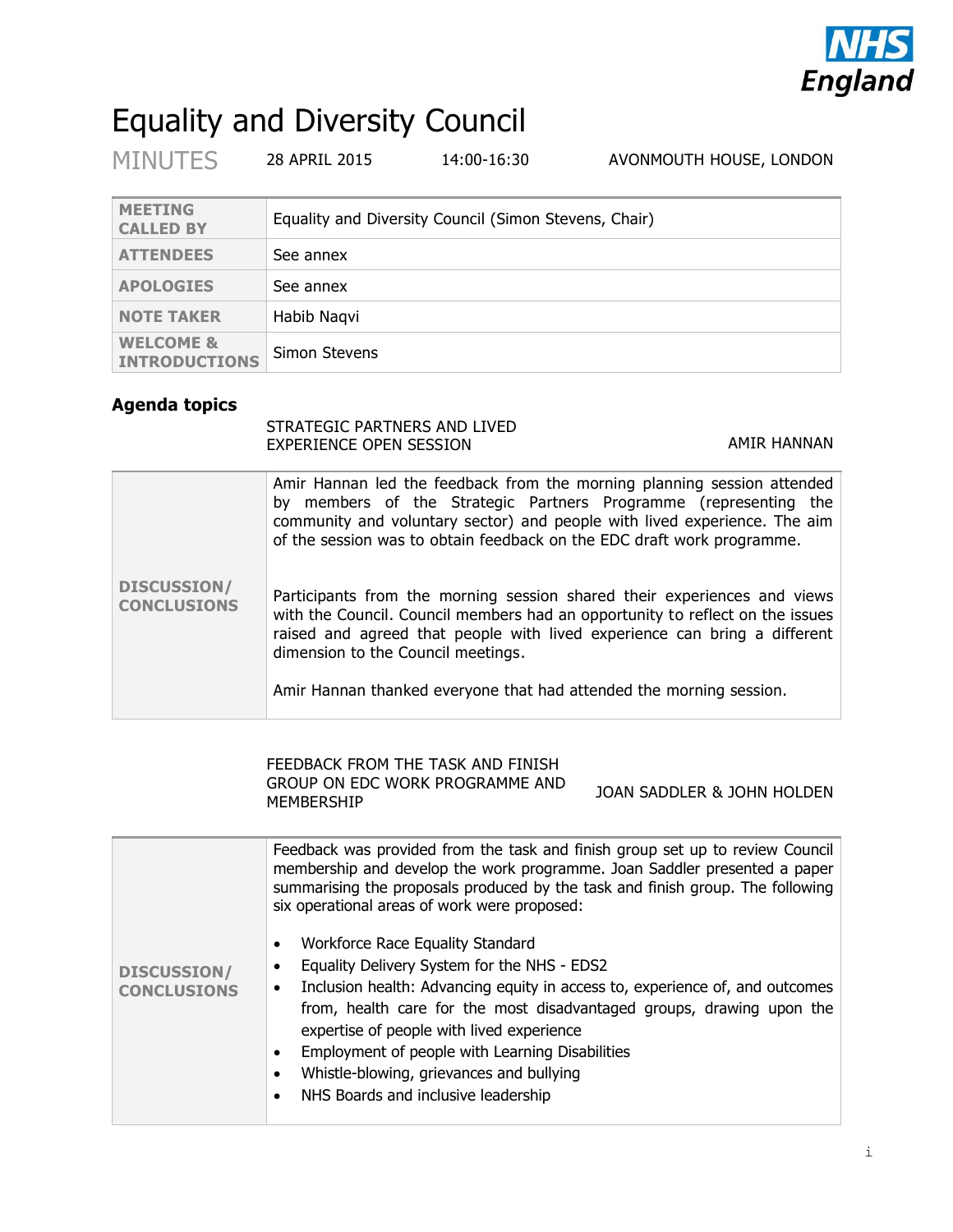

The Council had an opportunity to discuss in detail the proposed work programme. The following points were noted: The Council needs to prioritise discrete areas of work that are going to make a real difference in the system. The development of an inclusion health sub-group was welcomed as an opportunity to integrate with the wider health inequalities agenda. • The current membership of EDC sub groups will be reviewed to ensure they have the capacity and expertise in order to support the delivery of the new work-plan when adopted by the full Council. • The Council needs to provide a shared Communications resource. It was agreed that a two year work plan will be presented to the Council in July reflecting EDC's chosen priorities and the above points. John Holden provided an overview of the membership refresh proposal for the Council. A reduction in current EDC membership from 44 to approximately 25 members was proposed to include step down for members who have thus far not attended, a decrease in representation from NHS England and a reduction from amongst other members of the Council whose role is deemed to be not central to its new streamlined form and function. It was also proposed that there would be a strengthening of staff-side representation on the Council. Gail Adams undertook to progress this via the appropriate committee. Council members discussed and agreed the proposals to streamline membership, strengthening voice and accountability by ensuring input from people with lived experience and listening to staff raising concerns. It was agreed that the Council's next meeting should embody the revised membership.

#### EQUALITY CONSIDERATIONS IN CQC'S EQUALITY CONSIDENTIONS IN COC 5<br>REGULATION OF SERVICES IN ENGLAND

Lucy Wilkinson presented a paper on how the Care Quality Commission (CQC) considers equality in its regulation of healthcare services in England. EDS2 information is shared with inspectors prior to a visit and it is triangulated with other sources of evidence. The paper highlighted that in 2016/17 race equality for staff, through the NHS Workforce Race Equality Standard, will a factor in judgements about whether hospitals are well-led.

#### WORKFORCE RACE EQUALITY STANDARD WONNI ONCE NACE EQUALITY STANDAND<br>UPDATE

| report paper was taken as read.<br>l he |
|-----------------------------------------|
|                                         |

EDC SUBGROUP UPDATES SUBGROUP CHAIRS

**DISCUSSION/ CONCLUSIONS** The EDC Subgroup paper was noted for information. Ray Warburton highlighted the support resources produced to promote the consistent implementation of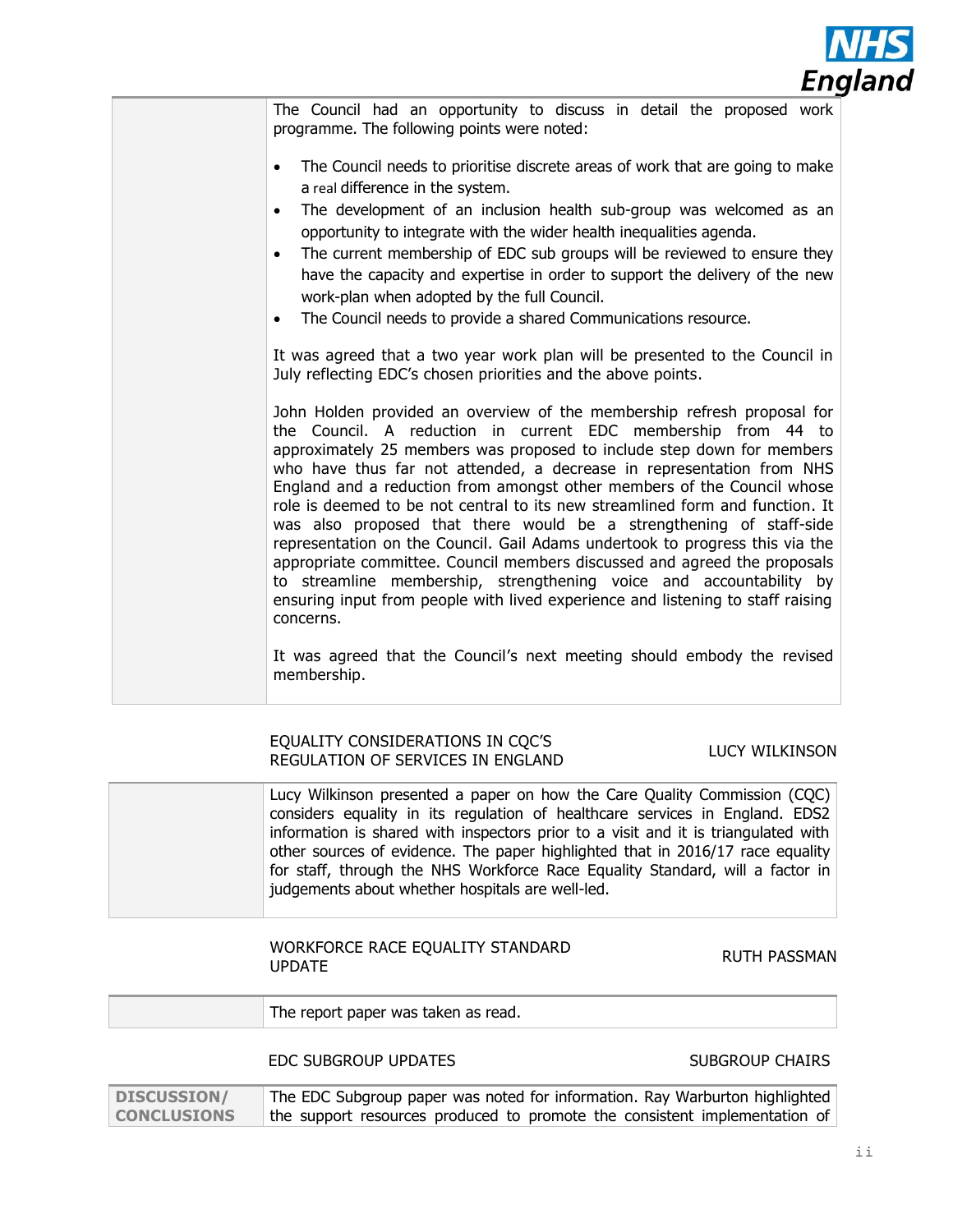

| EDS2 across the NHS. An EDS2 reporting template, a short animation video, and |
|-------------------------------------------------------------------------------|
| an Easy Read version of the 18 EDS2 outcomes are now available on the NHS     |
| England website. All other Subgroup papers were taken as read.                |

#### EMPLOYMENT OF PEOPLE WITH LEARNING DISABILITIES IN THE NHS<br>DISABILITIES IN THE NHS

| <b>DISCUSSION/</b><br><b>CONCLUSIONS</b> | The item was deferred to the next meeting of the Council. The Council        |
|------------------------------------------|------------------------------------------------------------------------------|
|                                          | confirmed their commitment to this important project. Lela Cogbara asked for |
|                                          | EDC members to offer support to this project.                                |

#### WINDRUSH DAY CELEBRATION EVENTS HABIB NAQVI & PATRICK

## VERNON

| Habib Naqvi and Patrick Vernon informed the Council that a Windrush Day      |
|------------------------------------------------------------------------------|
| Celebration event will take place on 17 June 2015, 17:00-19:00 at St Thomas' |
| Hospital. The purpose of the event is to acknowledge Black and Ethnic        |
| Minority people contribution to the NHS. It was highlighted that the guest   |
| speaker for the day would be Sam King, who was on-board the SS Windrush.     |
| It was stated that this would be a good opportunity to highlight the work on |
| the Workforce Race Equality Standard. All EDC members were invited to the    |
| event.                                                                       |
|                                                                              |

#### EDC LIVED EXPERIENCE MEMBER PROPOSAL AMIR HANNAN & RUTH

**PASSMAN** 

|                    | Amir introduced a proposal on the role and representation of people with lived |  |  |
|--------------------|--------------------------------------------------------------------------------|--|--|
| <b>DISCUSSION/</b> | experience on the EDC. The Council accepted the lived experience membership    |  |  |
| <b>CONCLUSIONS</b> | proposal. It was noted that the lived experience representatives would be      |  |  |
|                    | selected in time for the July meeting.                                         |  |  |

| <b>ACTION ITEMS</b> |                                                                                                                                           | <b>PERSON</b><br><b>RESPONSIBLE</b> | <b>DEADLINE</b>  |
|---------------------|-------------------------------------------------------------------------------------------------------------------------------------------|-------------------------------------|------------------|
| 1.                  | Develop a two year EDC work-plan using<br>the selected priorities.                                                                        | Ruth Passman & Joan<br>Saddler      | June 2015        |
|                     | 2. Ensure refreshed membership is informed<br>and invited to attend July meeting and<br>thank outgoing members for their<br>contribution. | Habib Nagvi and Ruth<br>Passman     | June 2015        |
|                     | 3. Further staff-side representatives for the<br>EDC to be selected.                                                                      | Gail Adams/ Jon<br>Restell          | 16 July 2015     |
| 4.                  | Develop process for selecting lived<br>experience members for the EDC.                                                                    | Amir Hannan and<br>Ruth Passman     | <b>July 2015</b> |
| 5.                  | Provide an update on the employment for<br>people with learning disabilities project at<br>the July EDC meeting.                          | Lela Cogbara                        | 28 July 2015     |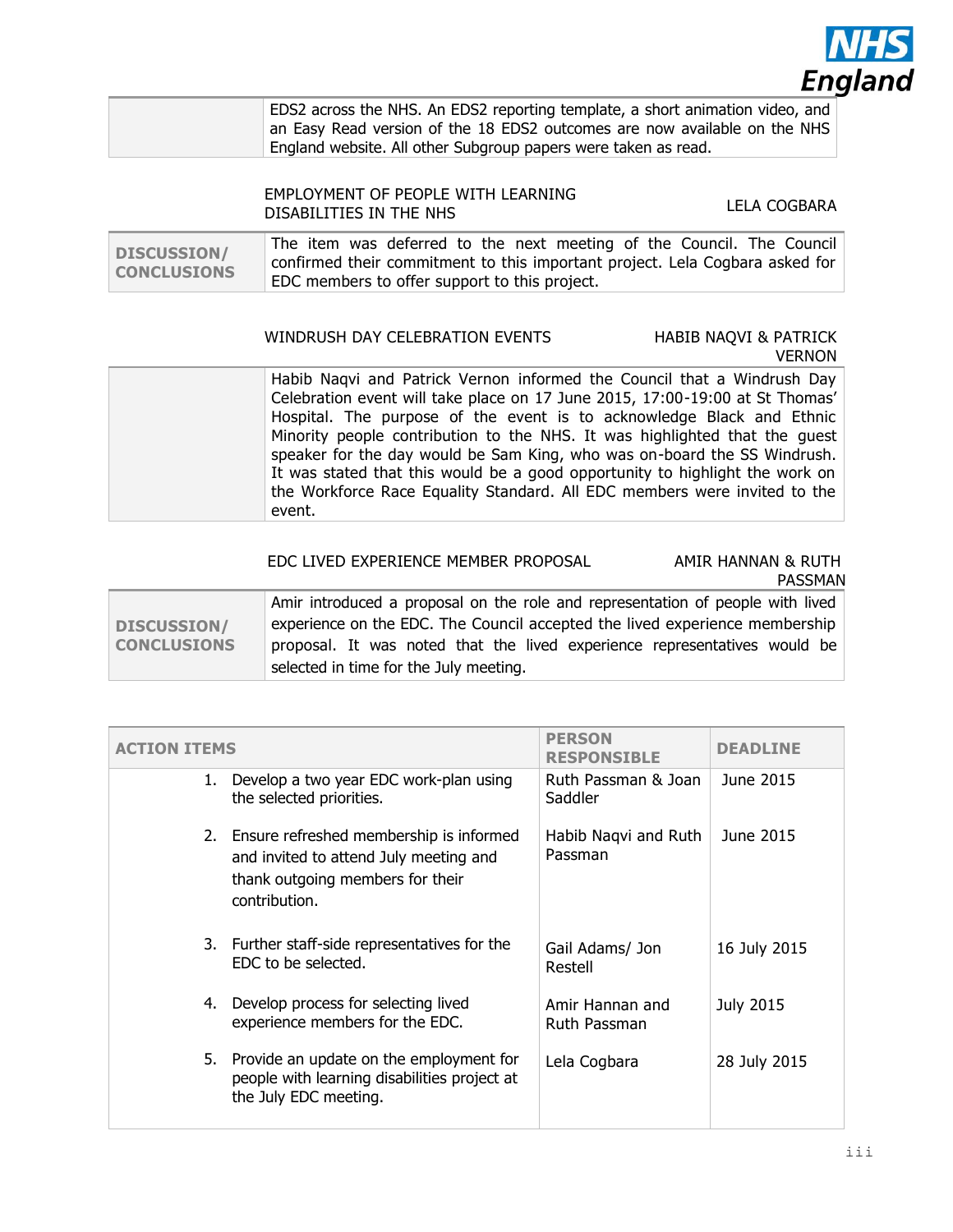

| 6. Invitations for the Windrush Day<br>Habib Nagvi<br>celebration event to be sent out to EDC<br>members. |  | 01 May 2015 |
|-----------------------------------------------------------------------------------------------------------|--|-------------|
|                                                                                                           |  |             |
| 28 <sup>th</sup> July 2015, 10.00-12.30                                                                   |  |             |

| <b>DATES OF FUTURE</b> | 28 <sup>th</sup> July 2015, 10.00-12.30<br>$20^{th}$ October 2015, 11.00-13.30 |
|------------------------|--------------------------------------------------------------------------------|
| <b>MEETINGS</b>        | Meetings to be held in London.                                                 |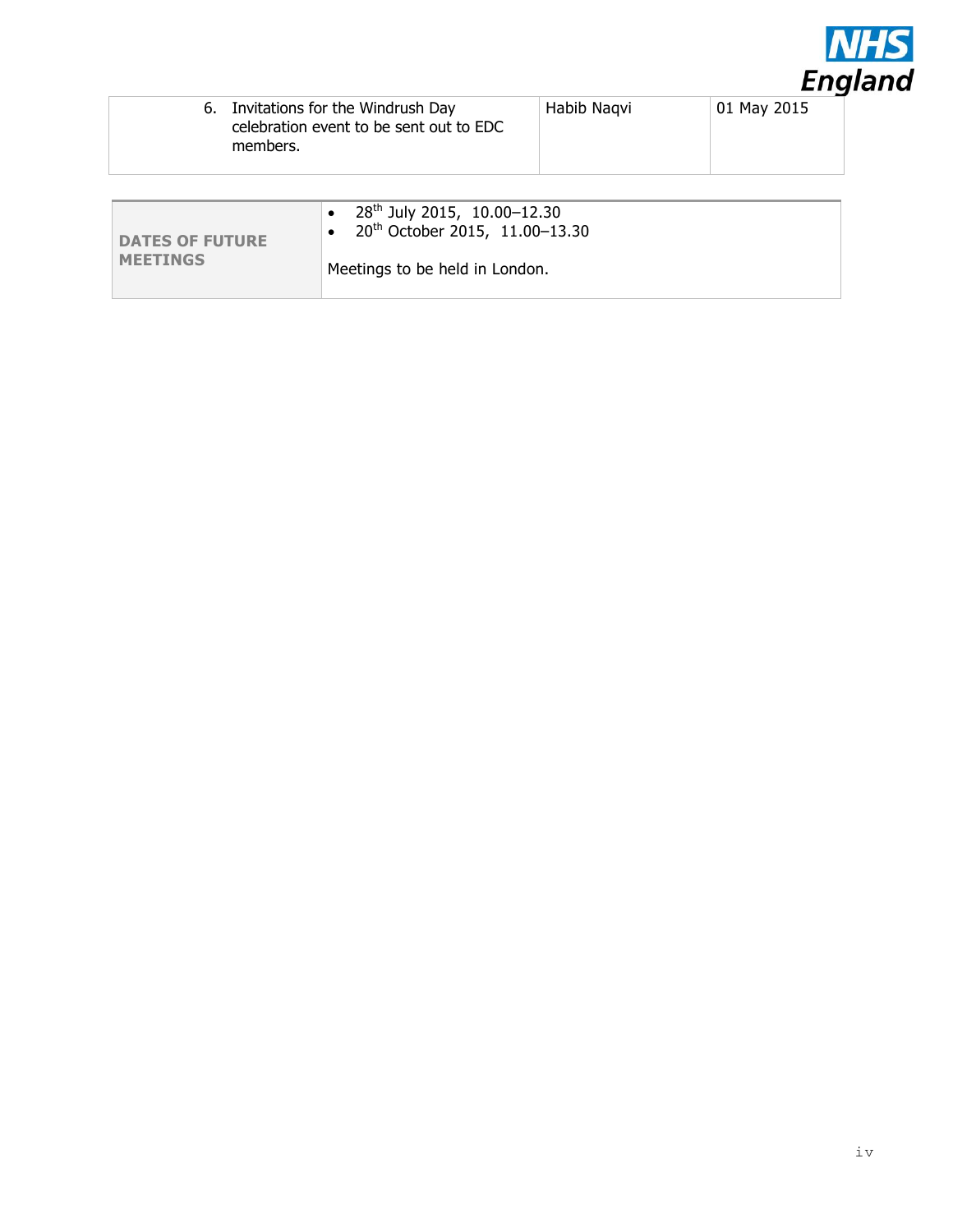

#### **Annex**

#### **Meeting of the Equality and Diversity Council – Attendance 28 April 2015**

| <b>First name</b> | <b>Surname</b> | Organisation                               | <b>Comments / represented</b><br>by |
|-------------------|----------------|--------------------------------------------|-------------------------------------|
| Gail              | Adams          | NHS Staff Council, Unison                  | attended                            |
| Richard           | <b>Barker</b>  | <b>NHS England</b>                         | apologies                           |
| Henry             | <b>Bonsu</b>   | <b>Broadcaster</b>                         | apologies                           |
| David             | <b>Buck</b>    | The King's Fund                            | attended                            |
| Helen             | Buckingham     | Monitor                                    | apologies                           |
|                   |                | NHS England/DH/PHE Strategic               |                                     |
| Jabeer            | <b>Butt</b>    | Partners, Race Equality Foundation         | attended                            |
| Tom               | Cahill         | <b>Hertfordshire NHS Foundation Trust</b>  | apologies                           |
| Jane              | Cummings       | <b>NHS England</b>                         | attended                            |
| Andrew            | Dillon         | National Institute for Clinical Excellence | attended                            |
| lan               | Dodge          |                                            | attended                            |
| Steve             | Fairman        | <b>NHS Improving Quality</b>               | apologies                           |
|                   |                | Haughton Thornley Medical Centres,         |                                     |
| Dr Amir           | Hannan         | Hyde                                       | attended                            |
| John              | Holden         | <b>NHS England</b>                         | attended                            |
| Saffron           | Cordery        | <b>NHS Providers</b>                       | attended                            |
|                   |                |                                            | represented by Lyndsay              |
| Isabel            | Hunt           | Health & Social Care Information Centre    | Rooney                              |
| Samih             | Kalakeche      | <b>ADASS</b>                               | apologies                           |
| Steven            | Keith          | <b>NHS England</b>                         | apologies                           |
| Paul              | Martin         | NHS England/DH/PHE Strategic Partners      | attended                            |
|                   |                |                                            | represented by Flora                |
| Charlie           | Massey         | Department of Health                       | Goldhill                            |
| Prof Lynn         | McDonald       | Middlesex University                       | apologies                           |
| Stephen           | Moir           | <b>NHS England</b>                         | attended                            |
| Alyson            | Morley         | <b>Local Government Association</b>        | apologies                           |
| Danny             | Mortimer       | <b>NHS Employers</b>                       | attended                            |
| Katherine         | Murphy         | <b>Patients Association</b>                | attended                            |
| Dr Habib          | Naqvi          | <b>NHS England</b>                         | attended                            |
| Prof James        | Nazroo         | University College London                  | apologies                           |
| Ruth              | Passman        | <b>NHS England</b>                         | attended                            |
| Raj               | Patel          | <b>Clinical Leaders Network</b>            | apologies                           |
| Mark              | Porter         | <b>British Medical Association</b>         | attended                            |
| Anne              | Rainsberry     | <b>NHS England</b>                         | attended                            |
| Janice            | Scanlan        | <b>NHS Trust Development Authority</b>     | attended                            |
| Jan               | Sobieraj       | NHS Leadership Academy                     | attended                            |
| Thea              | Stein          | Leeds Community Healthcare Trust           | apologies                           |
| Simon             | Stevens        | <b>NHS England</b>                         | attended                            |
| Gary              | Theobald       | <b>Health Education England</b>            | attended                            |